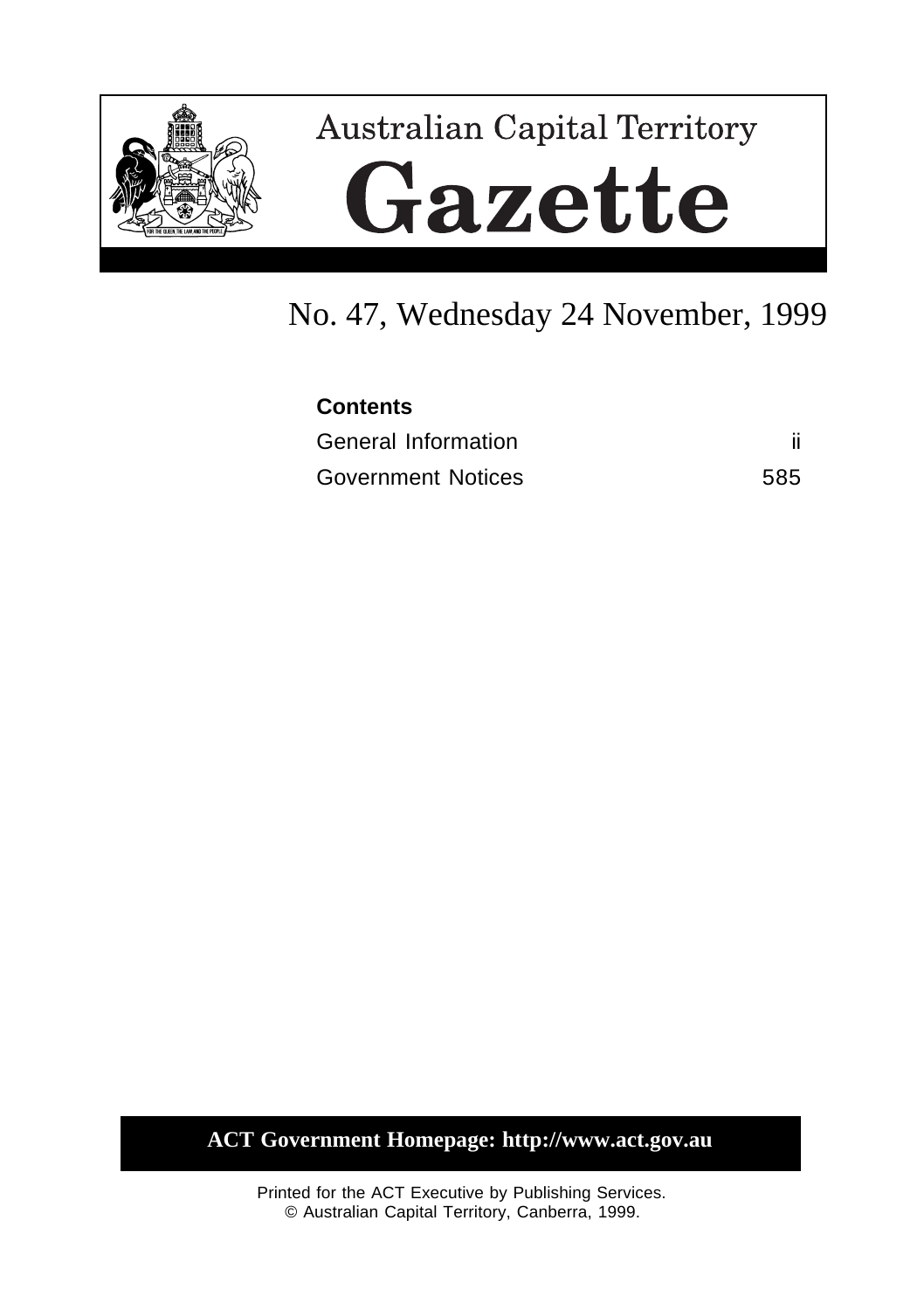# **GENERAL INFORMATION**

#### **ACT GOVERNMENT GAZETTE**

The ACT Government Gazette is published each Wednesday. The sections included in the publication are:

- General Information;
- Government Notices;
- Purchasing and Disposals;
- Invitations to Tender, Quote or Register Interest;
- Contracts arranged, and
- Private Notices

(Australian Public Service notices will continue to appear in the Commonwealth of Australia Gazette).

#### **CONTACT DETAILS**

ACT Gazette Officer Publishing Services GPO Box 158 Canberra ACT 2601

Phone: (02) 6205 0484 Fax: (02) 6205 0266 **e-mail: gazette\_office@dpa.act.gov.au** ACT Gazette Office Level 7, Macarthur House Wattle Street Lyneham 2602

#### **Notices for Publications**

Notices for the Gazette are to be lodged by 12 noon on the Wednesday prior to publication. Notices can be lodged in advance in hard copy or facsimile, by electronic mail or diskette, with a brief message of instruction and a WORD compatible document attachment.

A Gazette Request Form must also be delivered to the Gazette Office, by hand, mail or fax. For copies of this form please telephone the Gazette Office or go to www.act.gov.au/government/reports/pub/gazreq.doc.

Signed notices must be sighted by the Gazette Office before gazettal can proceed.

**Purchasing and Disposal Codes** may be accessed on the ACT Government Website:

www.act.gov.au/government/report/pub/gazette/p&d.pdf. Alternatively, you may obtain a hard copy listing by contacting the gazette office.

#### **Private Notices**

The fee for a private notice is as follows:

• minimum charge \$1.00 per word or \$100.00 whichever is the greater.

Cheques are to be made payable to 'Publishing Services' and are to be forwarded to the Gazette office with a copy of the notice (Either on a PC formatted disk in WORD, or if the notice has already been emailed, a hard copy of the notice) and Gazette Request Form. Payment can be made by EFTPOS (Bankcard, Visa or Mastercard) by telephoning the Gazette Office. Payment must be received before gazettal can proceed.

#### **Purchasing and Subscriptions**

Copies of the ACT Government Gazette may be purchased at a cost of \$5.00 (or \$2.00 for a Special Gazette) from the ACT Government shopfront, Legislation/Gazette sales counter, East Row, Canberra City. Subscriptions to the Gazette maybe arranged through the Gazette Office at a price of \$360.00 (1 July 1999 -30 June 2000) or part thereof, including postage. Refunds will not be given for cancellations. Claims for missing items will be recognised as valid if lodged within 28 days of publication.

#### **Copyright Notice - Australian Capital Territory**

This work is copyright. Apart from any use as permitted under the Copyright Act 1968, no part may be reproduced by any process without written permission from Library and Information Management, Department of Urban Services, ACT Government, GPO Box 249, Civic Square ACT 2608.

#### **Products and Services advertised in this publication are not necessarily endorsed by the ACT Government**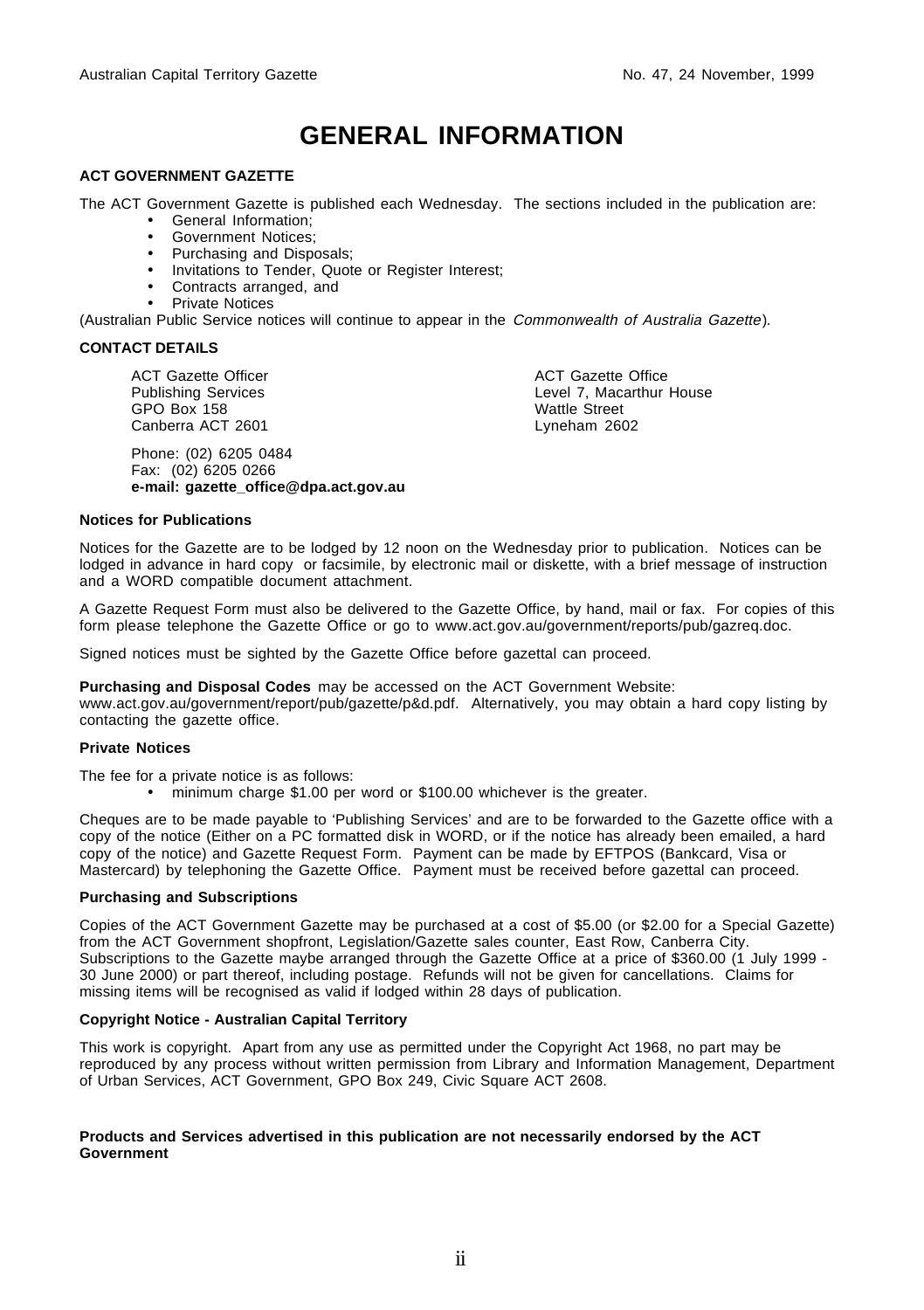# **GOVERNMENT NOTICES**

#### **NOTIFICATION OF THE MAKING OF AN INSTRUMENT**

NOTICE is hereby given that the undermentioned Instrument of the Australian Capital Territory has been made. Copies of the Instrument may be purchased from Publishing Services, Legislation and Sales Counter, ACT Government Shopfront, Corner of City Walk and East Row Canberra City ACT 2601.

| Act under which<br>Instrument made          | <b>Description of Instrument</b>         | Number and year of<br><b>Instrument</b> |
|---------------------------------------------|------------------------------------------|-----------------------------------------|
| Land (Planning and<br>Environment) Act 1991 | Determination of Fees.                   | No. 265 of 1999                         |
| Justices of the Peace Act<br>1989           | Appointment of Justices of the<br>Peace. | No. 266 of 1999                         |

#### **NOTIFICATION OF THE MAKING OF A REGULATION**

NOTICE is hereby given that the undermentioned Regulation of the Australian Capital Territory has been made. Copies of the Regulation may be purchased from Publishing Services, Legislation and Sales Counter, ACT Government Shopfront, Corner of City Walk and East Row, Canberra City ACT 2601.

| Act under which<br><b>Regulation made</b> | <b>Description of Regulation</b>      | Number and year of<br><b>Regulation</b> |
|-------------------------------------------|---------------------------------------|-----------------------------------------|
| Lands Acquisition Act 1994                | Lands Acquisition Regulations<br>1999 | No. 30 of 1999                          |

#### **NOTIFICATION OF AN INSTRUMENT MADE UNDER THE PUBLIC ROADS ACT 1902 (NSW)**

NOTICE is hereby given that the undermentioned Instrument has been made under the Public Roads Act 1902 (NSW). Copies of the Instrument are available from the ACT Land Information Centre, Planning and Land Management, 16 Challis Street, Dickson, ACT; Telephone 6207 1601.

| Act under which<br>Instrument made | <b>Description of Instrument</b>                               | Number and year of<br><b>Instrument</b> |
|------------------------------------|----------------------------------------------------------------|-----------------------------------------|
| Public Roads Act 1902<br>(NSW)     | Notice of Declaration of Public<br>Roads – Division of Dunlop. | No. R38/99 of 1999                      |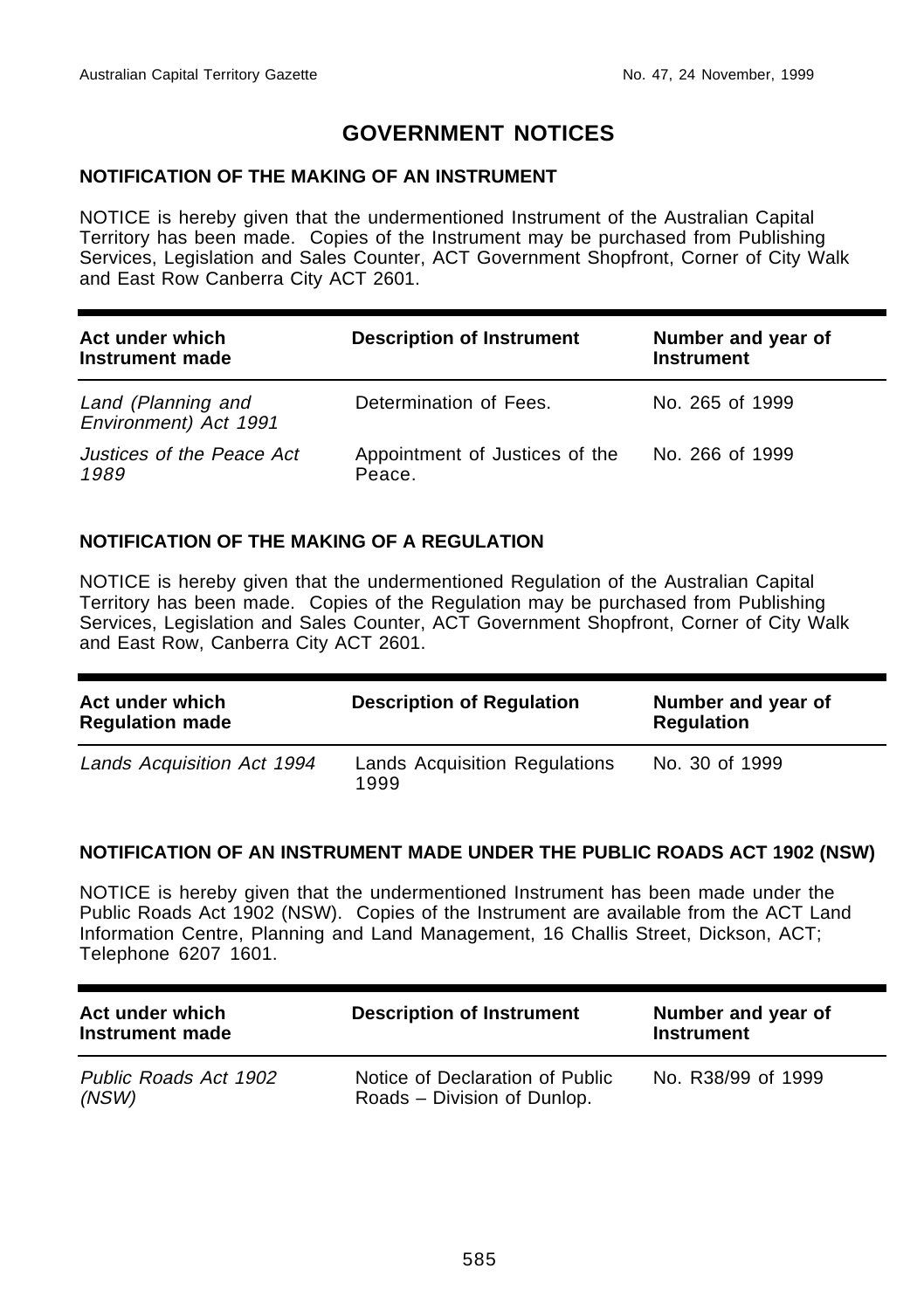#### **AUSTRALIAN CAPITAL TERRITORY AUSTRALIAN CAPITAL TERRITORY (SELF-GOVERNMENT) ACT 1988 OF THE COMMONWEALTH INTERPRETATION ACT 1967 NOTIFICATION OF ENACTMENT BY LEGISLATIVE ASSEMBLY**

#### **ERRATUM**

An Instrument under section 25(1) of the Australian Capital Territory (Self-Government) Act 1988 dated 5 November 1999 and published at page 569 of the Australian Capital Territory Gazette on 10 November 1999 referred to Act No. 59 of 1999 as the "Magistrates Court Amendment Act 1999". This citation contains a typographical error. The short title of Act No. 59 of 1999 is the "Magistrates Court Amendment Act (No. 2) 1999".

For the avoidance of any doubt about whether the enactment was notified, UNDER subsection 8(1) of the Interpretation Act 1967, I GIVE NOTICE that the following law has been passed by the Australian Capital Territory Legislative Assembly. Copies of the law will be made available for purchase at the ACT Government Civic Shopfront on the corner of East Row and City Walk, Canberra City.

Date 18/11/99 **Kate Carnell** Chief Minister **Short Title No. and Year Magistrates Court Amendment Act (No. 2) 1999 59 of 1999**

586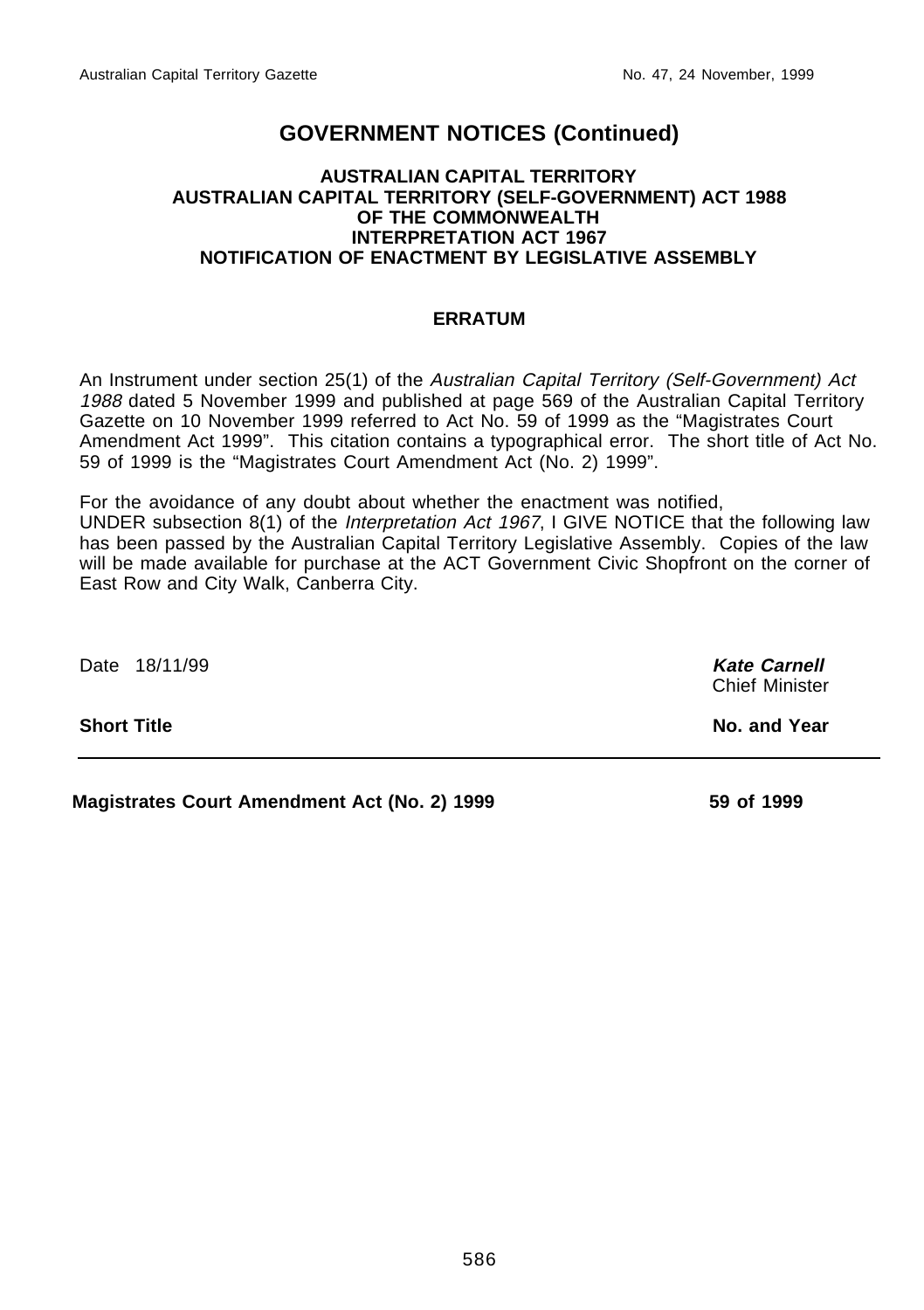#### **AUSTRALIAN CAPITAL TERRITORY**

#### OCCUPATIONAL HEALTH AND SAFETY ACT 1989

#### **DECLARATION**

Under Section 39(2) of the ACT Occupational Health and Safety Act 1989, I declare that, an application by G E Shaw & Associates Pty Ltd Section 39 of the Act applies to the construction site at Ian Ross Building, Australian National University, Block 1 Section 63 ACTON.

> **Jocelyn Plovits Registrar** ACT WorkCover

Date: 12 November 1999

#### **COMMENCEMENT NOTICE**

#### **LIQUOR (AMENDMENT) ACT 1999**

UNDER subsection 2 (2) of the Liquor (Amendment) Act 1999 I fix 30 November 1999 as the day on which provisions 37 of that Act commences.

> **GARY HUMPHRIES** ATTORNEY-GENERAL 15 November 1999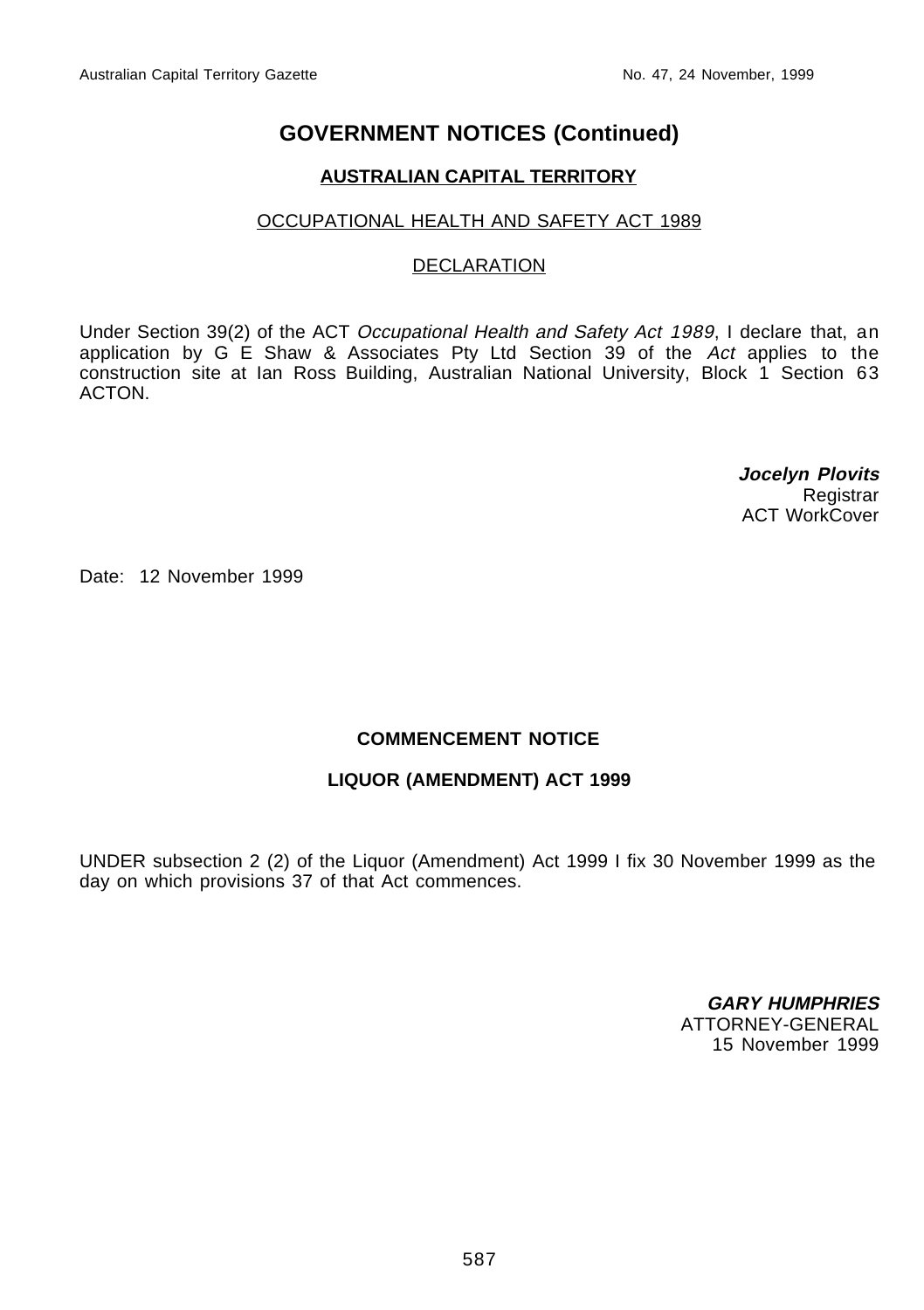#### **Environment ACT**

#### **Environment Protection Act 1997**

#### **Environmental Authorisations**

Notice is hereby given that under Section 49 of the Environment Protection Act 1997 (the Act), environmental authorisations to conduct activities have been granted to the organisations set out below:

| Organisation                                                     | <b>Brief Description of</b><br><b>Activity</b> | Location                                 |
|------------------------------------------------------------------|------------------------------------------------|------------------------------------------|
| Dabakala Pty Ltd                                                 | Pest Control                                   | 29 Lonergan Drive<br>Queanbeyan          |
| <b>Bauer Property Services</b>                                   | Pest Control                                   | 1 Paul Place Monash                      |
| Patterson Rural Contracting                                      | Pest Control                                   | 'Billyzan', Mt Fairy Road,<br>Tarago NSW |
| Tuggeranong Valley Rugby<br>Union and Amateur Sports<br>Club Inc | Pest Control                                   | 8 Ricardo Street Wanniassa               |

#### **Annual Review of Environmental Authorisations**

Notice is hereby given that the following environmental authorisations have been reviewed under Section 57 of the Act and the Environment Management Authority decided not to take any action under the Act in respects of these authorisations.

| Organisation                                                              | <b>Brief Description of</b><br><b>Activity</b>                    | Location                                                         |
|---------------------------------------------------------------------------|-------------------------------------------------------------------|------------------------------------------------------------------|
| Murrays Charter Coaches & Travel Use of CFCs and HCFCs<br>Service Pty Ltd |                                                                   | 1 Mugga Lane Red Hill                                            |
| <b>Bob Belin Refrigeration</b><br><b>Totalcare Fleet Services</b>         | Use of CFCs and HCFCs<br>Use of CFCs and HCFCs                    | 14 Apsley Place Kaleen<br>255 Canberra Avenue<br><b>Fyshwick</b> |
| DASCEM Holdings Pty Ltd                                                   | Collection, storage and<br>transport of halons, CFCs<br>and HCFCs | Level 6 Yarra Tower, World<br><b>Trade Center Melbourne</b>      |

Under Section 135 of the Act, an application may be made to the Administrative Appeals Tribunal for a review of these decisions. The Administrative Appeals Tribunal can be contacted on telephone 6217 4277.

Copies of environmental authorisations and review documents are available for public inspection, during business hours, at the office of the Environment Management Authority, Level 2, South Wing, Macarthur House, Wattle Street Lyneham ACT.

Dated the 16<sup>th</sup> day of November 1999 Environment Management Authority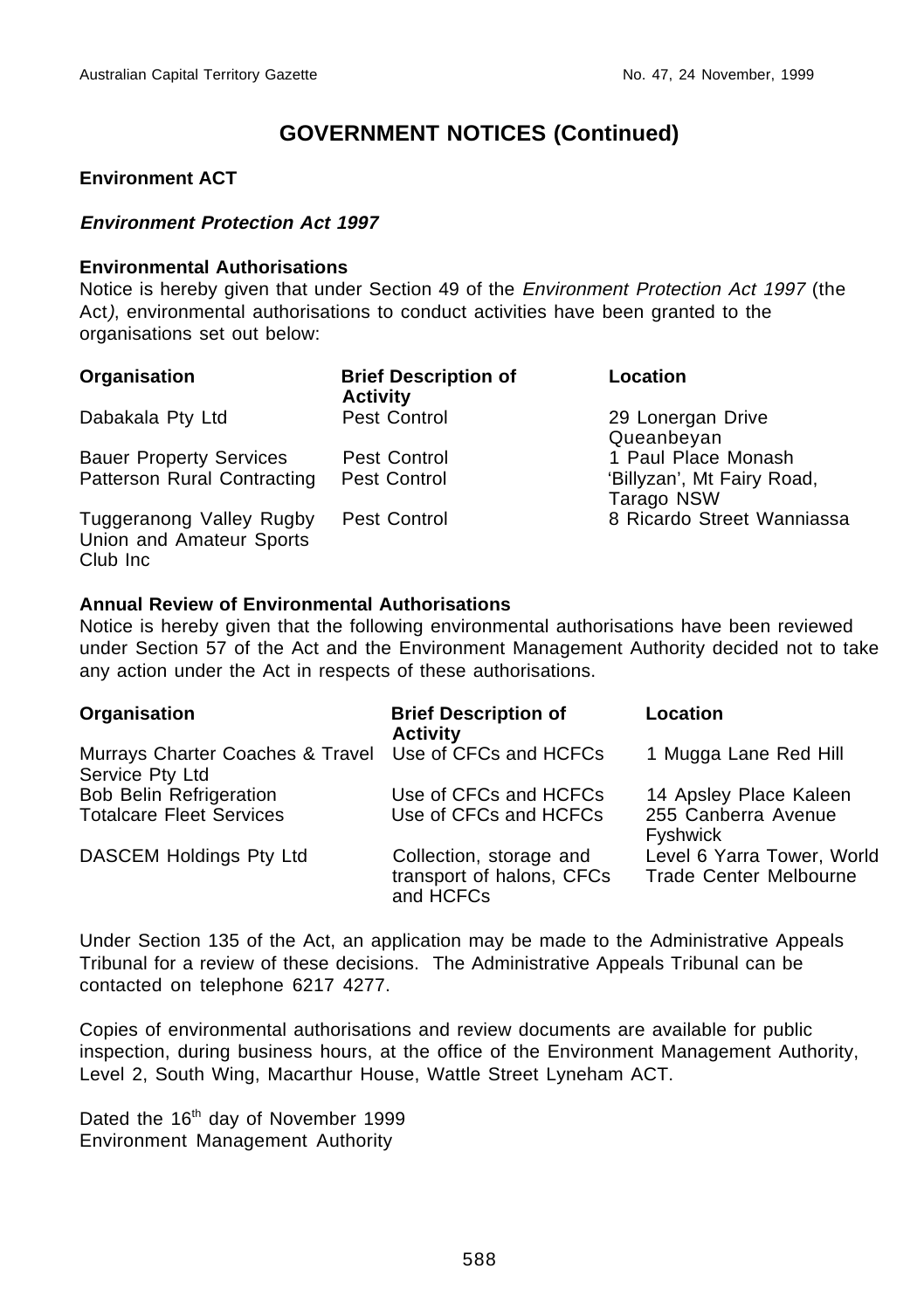AUSTRALIAN CAPITAL TERRITORY

### ACT ELECTORAL COMMISSION

#### ELECTORAL ACT 1992

#### **Notice of Formation of Redistribution Committee**

Pursuant to section 39 of the Electoral Act 1992, the ACT Electoral Commission forms a Redistribution Committee for the purposes of Part IV of the Electoral Act 1992.

The Redistribution Committee consists of:

- 1. Pursuant to section 39(3)(a), the Electoral Commissioner;
- 2. Pursuant to section 39(3)(b), the Australian Capital Territory Planning Authority;
- 3. Pursuant to section 39(3)(c), the Chief Surveyor; and
- 4. Pursuant to section 39(3)(d), DALMA JACOBS, as the appointed member for the duration of the conduct of the 1999/2000 Redistribution of the ACT Legislative Assembly electoral boundaries.

Pursuant to section 39(4) of the Electoral Act 1992, the ACT Electoral Commission hereby determines, after consultation with the Attorney-General, that a per diem fee of \$435 will be payable for each day upon which the member appointed pursuant to section 39(3)(d) attends a meeting of the Redistribution Committee or the augmented Commission.

Dated 17 November 1999

**Graham Glenn**<br> **Chairperson**<br> **Chairperson**<br> **Perfectional Commissioner Perfectional Commissioner Perfectional Member** Electoral Commissioner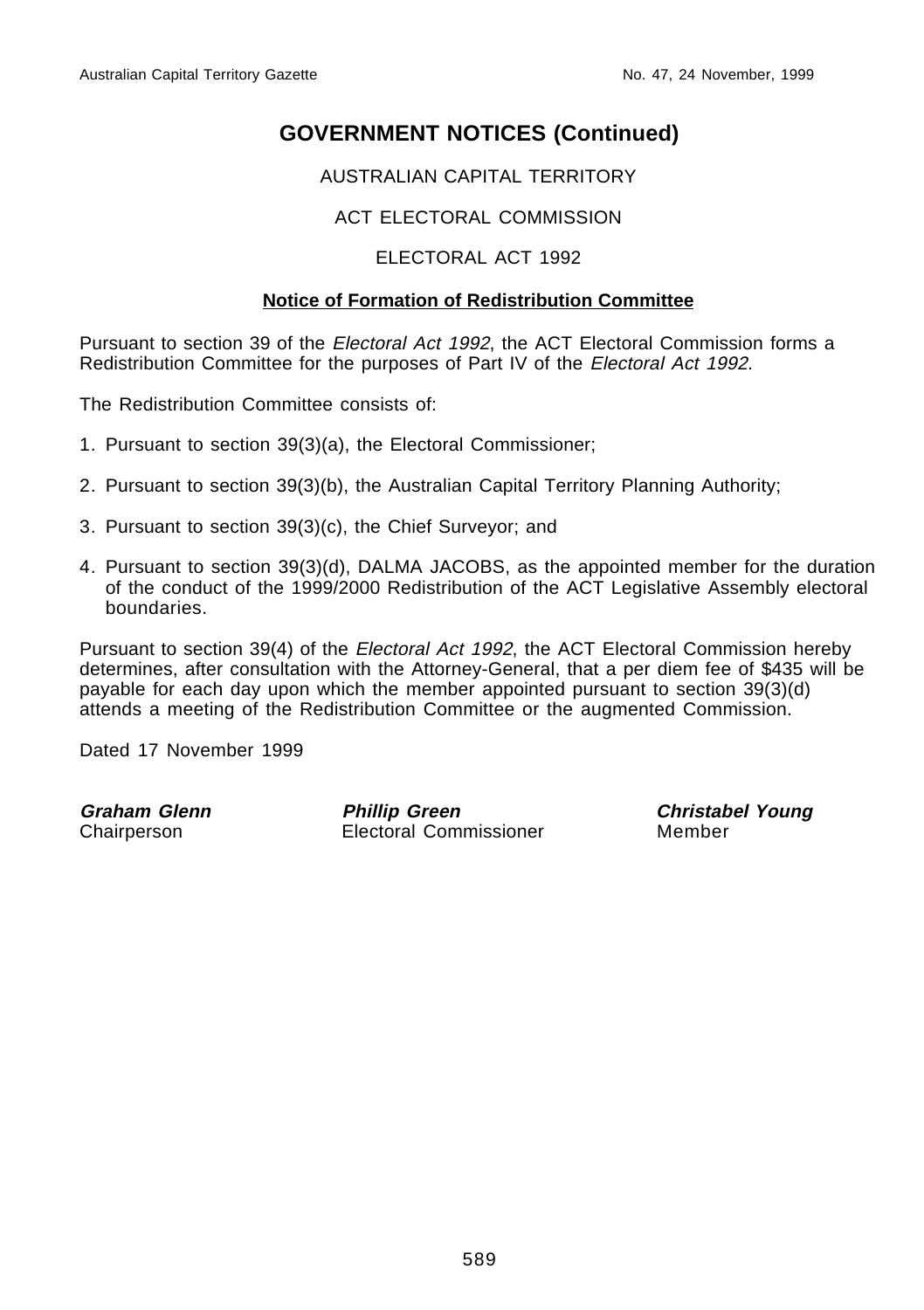#### **ACT GOVERNMENT PLANNING AND LAND MANAGEMENT GROUP**

#### **DRAFT VARIATION NO.146 TO THE TERRITORY PLAN CALLAM STREET REALIGNMENT WODEN TOWN CENTRE**

A draft Variation to the Territory Plan has been prepared by the Planning and Land Management Group (PALM) of Urban Services (incorporating the functions of the ACT Planning Authority), relating to the proposed realignment of Callam Street in Woden Town Centre.

The draft Variation proposes to:

- realign the southern part of Callam Street to directly connect to Athllon Drive, creating a 4 way junction with Hindmarsh Drive;
- designate the road reserve as a Major Road Land Use Policy;
- remove the existing major road status from Easty Street;
- revise the land use policies for the newly created sites adjoining Callam Street;
- retain the Commercial Land Use Policy to the west of the Yarralumla Creek channel with revised precinct boundaries to follow the road realignment; and
- expand the existing Residential area on the eastern side of the Yarralumla Creek channel, to the channel.

Provided it is not deferred, the provisions of this draft Variation have interim effect until 23 November 2000, or for the "defined period", whichever is the shorter. The "defined period" commences on 24 November 1999 and continues until the proposals in the draft Variation, or the corresponding Plan Variation:

- come into effect;
- or are rejected by the Legislative Assembly;
- or are withdrawn.

During the period these provisions have interim effect, the Territory, the Executive, a Minister or a Territory Authority shall not do, or approve the doing of, any act which would be inconsistent with the Territory Plan, or the Plan if it was varied in accordance with the provisions of the draft Variation.

Section 11 of the Land (Planning and Environment) Act 1991 (the Land Act), concerning the Heritage Places Register, does not apply to this draft Variation.

From Monday 29 November 1999 until Monday 20 December 1999, copies of the draft Variation to the Territory Plan may be:

- inspected at ACT Government Libraries at Belconnen, Civic, Dickson, Erindale, Griffith, Kippax, Tuggeranong and Woden during normal opening hours;
- inspected at, or obtained from, the PALM Shopfront at Dame Pattie Menzies House, 16 Challis Street, Dickson, during normal office hours; and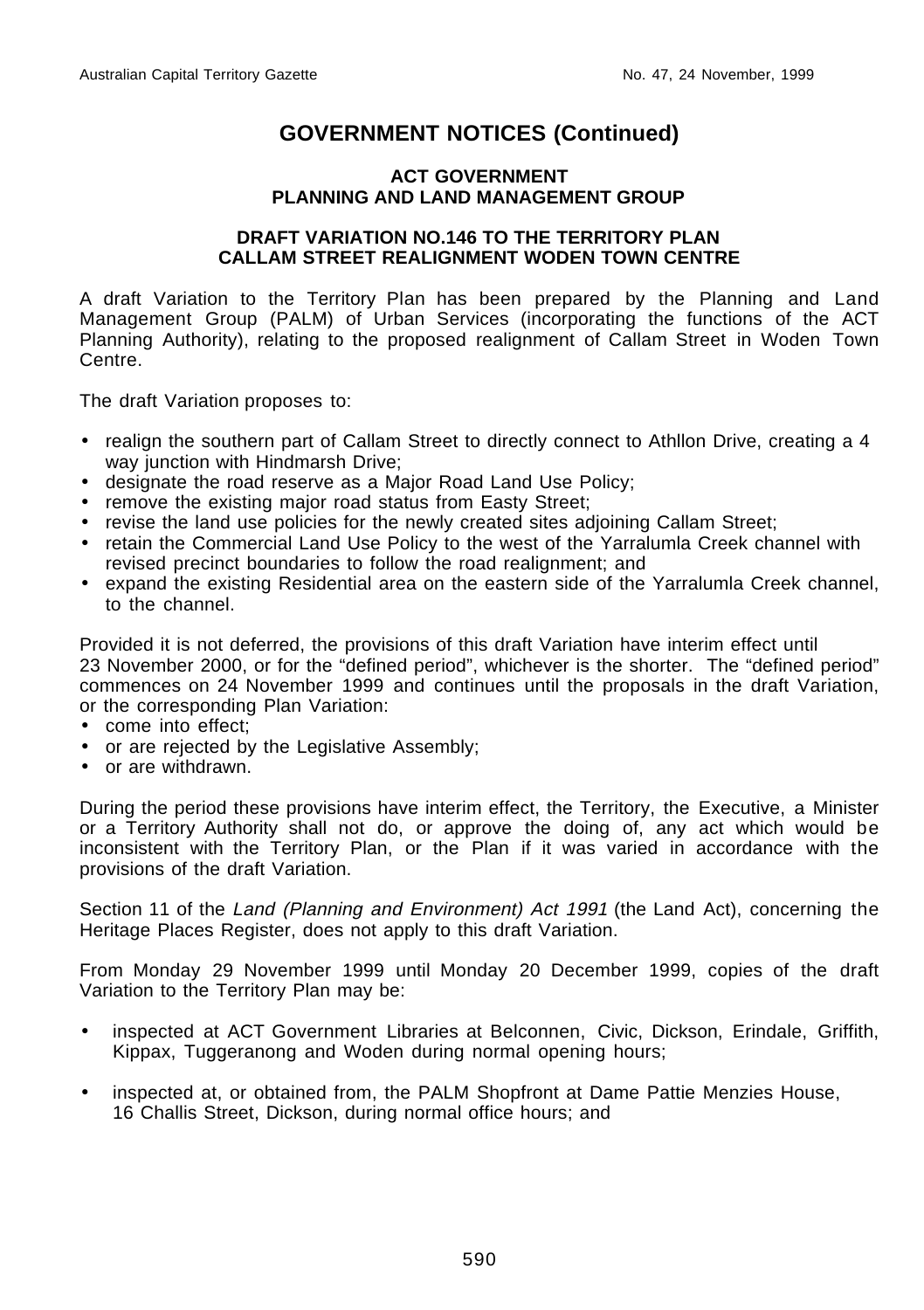• inspected on the PALM Website at **http://www.palm.act.gov.au/tplan**

Written comments on the draft Variation should be submitted, by **28 February 2000**, to:

**The Executive Director Planning and Land Management Group Urban Services Department GPO Box 1908 CANBERRA ACT 2601 Attention: Mr P Harris.**

Comments can also be sent via Email to: **terrplan@act.gov.au** or by Facsimile to: **62071710.**

Copies of all written comments received in response to the draft Variation, including those from the National Capital Authority (NCA), will be made available for public inspection during normal office hours, from Tuesday 29 February 2000 until Tuesday 21 March 2000, at the PALM Shopfront in Dame Pattie Menzies House, 16 Challis Street, Dickson. Any comments received from the NCA after Monday 28 February 2000 will be available for perusal for 21 days from the date of receipt.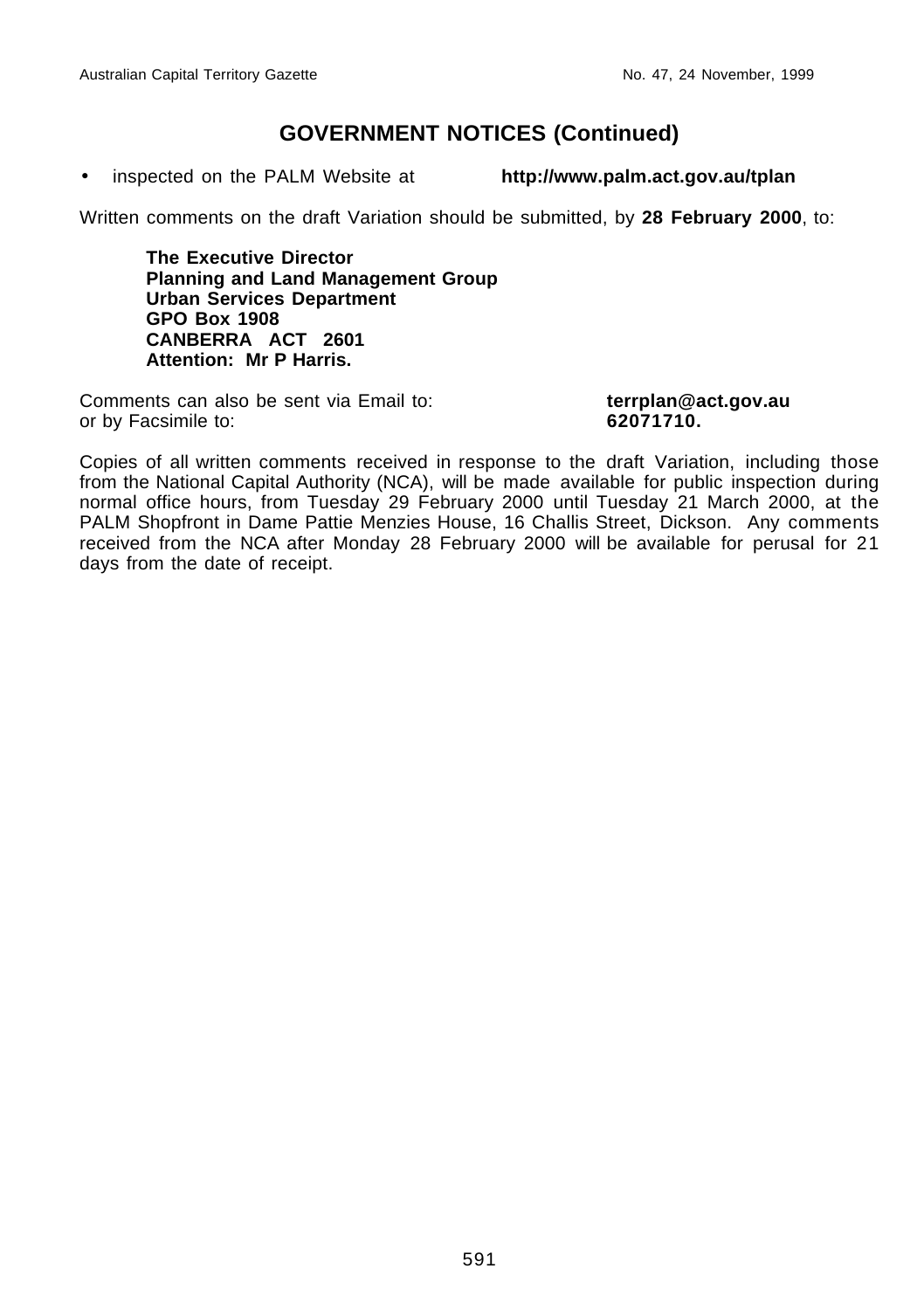#### **AUSTRALIAN CAPITAL TERRITORY**

#### **RADIATION ACT 1983 Section 73 NOTIFICATION OF DECISIONS**

Pursuant to Section 73 of the Australian Capital Territory Radiation Act 1983, the Radiation Council hereby gives notice of the particulars of the following decisions of Council, made on 11 November 1999.

#### **REGISTRATION OF IRRADIATING APPARATUS (paragraph 73(1)(d))**

| Owner<br>Description | Malcolm McKnown<br>Amrad Craig x-ray machine with Dynamax tube<br>S/Nos 106770077, XF2963, 120kVp, 300mA                                       |
|----------------------|------------------------------------------------------------------------------------------------------------------------------------------------|
| Location             | Tuggeranong Veterinary Hospital,<br>Fadden Shops<br>Hanlon Crescent, Fadden                                                                    |
| Conditions           | Veterinary radiography.                                                                                                                        |
| Owner<br>Description | Dr Karin Elix<br>Sirona dental x-ray machine 3313900D3302 with Heliodent DS tube<br>4681263D3302,                                              |
| Location             | S/Nos 10753, 16410<br>60kVp, 7mA<br>Suite 13<br>14-16 Brierly Street<br>Weston                                                                 |
| Conditions           | Diagnostic dental examinations.                                                                                                                |
| Owner<br>Description | <b>ACT Community Care, Dental Services</b><br>Gendex Densomat dental x-ray machine with Oralix 65S tube<br>S/Nos 710075, 750526<br>65kVp 7.5mA |
| Location             | Room 4<br><b>Dental Services Clinic</b><br>Moore Street                                                                                        |
| Conditions           | Diagnostic dental examinations.                                                                                                                |
| Owner<br>Description | <b>ACT Community Care, Dental Services</b><br>Gendex Desomat dental x-ray machine with Oralix 65S tube<br>S/Nos 710071, 750522 65kVp 7.5mA     |
| Location             | Room 2<br><b>Dental Services Clinic</b><br>Moore Street                                                                                        |
| Conditions           | Diagnostic dental examinations.                                                                                                                |
| Owner<br>Description | Canberra Hospital, Medical Imaging<br>Philips Super 50CP x-ray machine with Philips SRO 25/50 tube<br>S/Nos 843027, 888059/906406 125kVp 600mA |
| Location             | Room 5<br>Medical Imaging Department<br>The Canberra Hospital, Garran                                                                          |
| Conditions           | Diagnostic radiography.                                                                                                                        |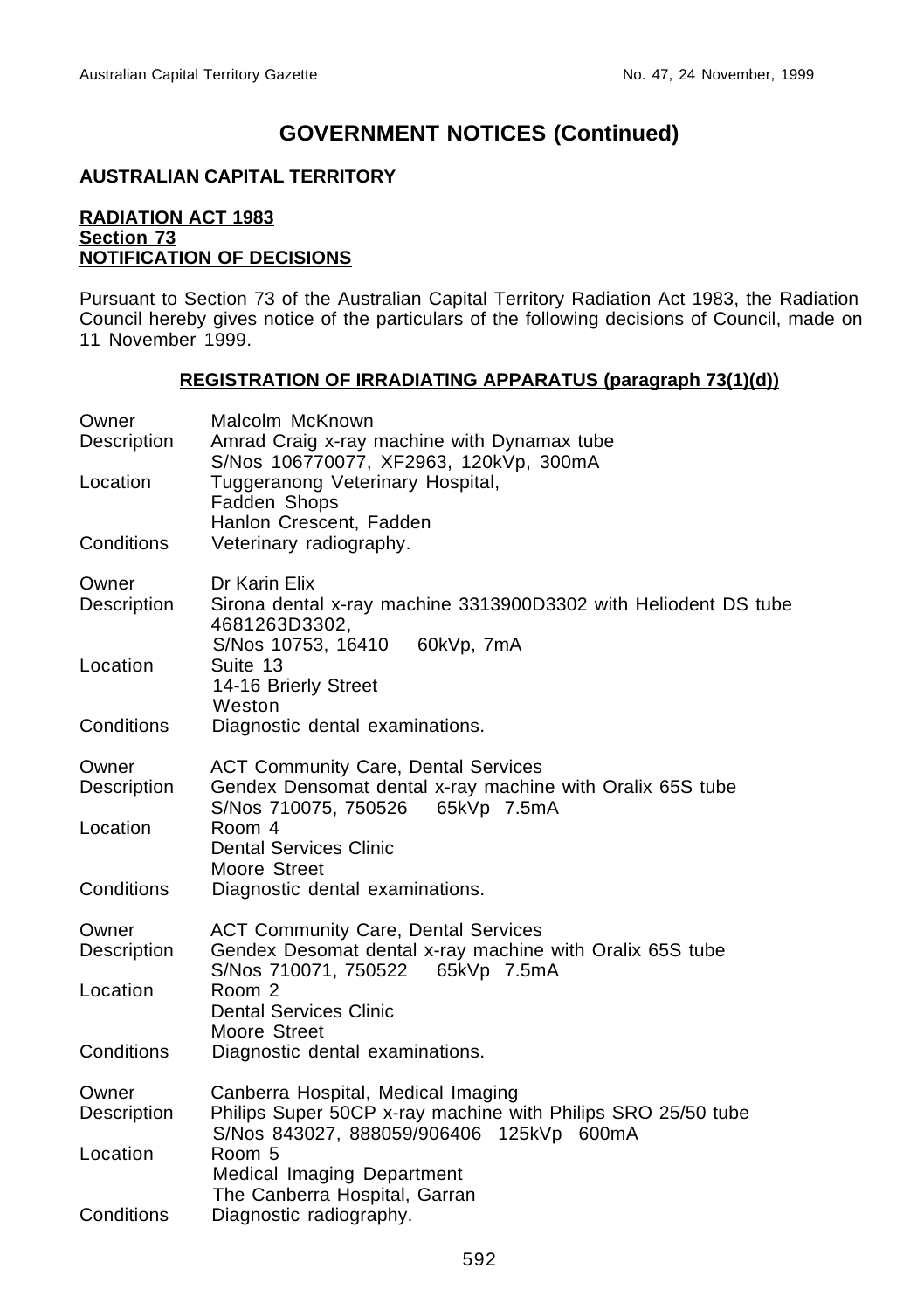#### **GRANTING OF LICENCE (paragraph 73(1)(b))**

| Licensee   | Geneworks Pty Ltd                                           |
|------------|-------------------------------------------------------------|
| Address    | PO Box 11.                                                  |
|            | Rundle Mall                                                 |
|            | Adelaide SA 5000                                            |
|            | Authorized Activities: Sell. Unsealed Radioactive Materials |
| Conditions | The sale of unsealed radioactive materials.                 |
|            |                                                             |

- Licensee Dr Susan M Gale<br>Address Diagnostic System Diagnostic Systems Labs Australia Suite 8 247 Church Street Parramatta NSW 2150
- Authorized Activities: Sell, Unsealed Radioactive Materials Conditions The sale of unsealed radionuclides.
- Licensee Yann Savy<br>Address 20 Corande
- 20 Coranderrk Street
	- Reid ACT 2612
- Authorized Activities: Use, Irradiating Apparatus

Conditions Diagnostic radiography of the spine, the extremities distal to and including the elbow and knee, and the A.P. view of hip and shoulder.

#### **APPROVAL FOR ALTERATION OR MODIFICATION OF REGISTERED IRRADIATING APPARATUS (paragraph 73(1)(e))**

| Owner<br>Description               | Dr Karin Elix<br>Gendex Densomat Det dental x-ray machine with Oralix 65S tube<br>S/Nos 9420938, 9400993 65kVp, 7.5mA                                                          |
|------------------------------------|--------------------------------------------------------------------------------------------------------------------------------------------------------------------------------|
| Location                           | Suite 13<br>14-16 Brierly Street<br>Weston                                                                                                                                     |
| Conditions                         | Diagnostic dental examinations.                                                                                                                                                |
| Owner<br>Description<br>Conditions | Dr David Chan<br>Dental x-ray unit trophy OCX65G<br>S/No 45350 Trophy Trophex 8G331 65kVp, 8mA<br>Location Suite 3, Level 2<br>Lakeview House, Cowlishaw St<br>Tuggeranong ACT |
|                                    | Diagnostic dental examinations.                                                                                                                                                |
| Owner<br>Description               | Dr David Chan<br>Dental x-ray unit Trophy Trophex 65kVp, 8mA<br>S/Nos 80139, 95615                                                                                             |
| Location                           | Suite 3, Level 2<br><b>Lakeview House</b><br>Cowlishaw St,<br>Tuggeranong ACT                                                                                                  |
| Conditions                         | Diagnostic dental examinations.                                                                                                                                                |